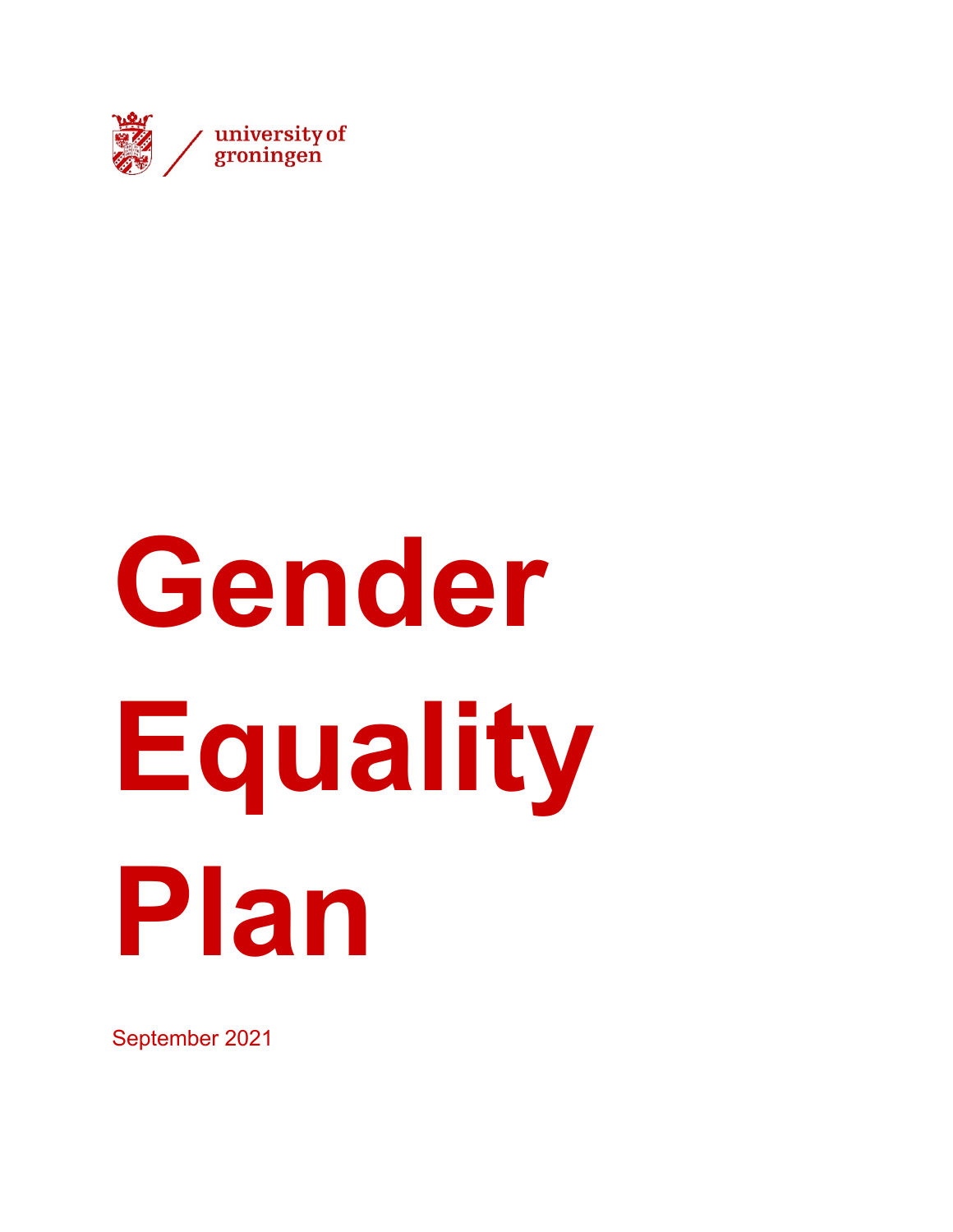The European Commission is making institutional gender equality plans a precondition for securing funding from Horizon Europe, the framework programme for research and innovation. The precondition is part of the plans drawn up by the European Commission for promoting gender equality (Gender Equality Strategy 2020-2025, Gender Equality in the European Research Area). This is the reason why the University of Groningen is publishing this Gender Equality Plan, in addition to the broader Diversity and Inclusion Action Plan and HR Excellence in Research Logo. Our goal is to actively promote gender equality within the University, in the understanding that gender is always linked to other social categories, such as ethnicity, ability, age, sexual orientation, and social class.

The UG aims to be a university where students and staff members feel respected and at home, regardless of any visible or invisible differences in background, experiences, perspectives, characteristics, and identity. We believe that diversity among students and staff members enriches the academic debate and helps to improve the quality of our teaching and research. Together, we want to create a stimulating study and work environment based on respect for diversity in the broadest sense of the word, and where students and staff members feel connected with the UG community. We aim to achieve a change of culture towards more inclusion by raising awareness of the added value of diversity. Diversity, inclusion, and justice are important core values for the UG and they are our joint responsibility.

Our core values define the culture of the University of Groningen; they guide how we reach decisions and how our staff, students, and stakeholders work together. Our core values encompass academic freedom, integrity, inclusivity, sustainability, and openness. Diversity and inclusion are important aspects of academic success, which is why we greatly value the perspectives and contributions of all our staff and students. Every individual in our academic community matters, which is why we can count on such a high level of engagement. The University's Strategic Plan and policy are broadly supported because we promote constant interaction between staff, students, and the consultative participation bodies; everyone feels part of the University.

With this Gender Equality Plan, the Board of the University of Groningen wishes to emphasize the importance of gender equality in academia. In the next pages, you will find an overview of the measures that we have already taken, and will continue to take or develop, per category: organization, figures, institutions, and knowledge. This will be part of the broader task of the Chief Diversity & Inclusion Officer and the D&I Office in the coming years (2021-2026). In this way, we hope to positively contribute to gender equality, diversity, and inclusion in academia.

The Board of the University of Groningen,

Professor Jouke de Vries President\_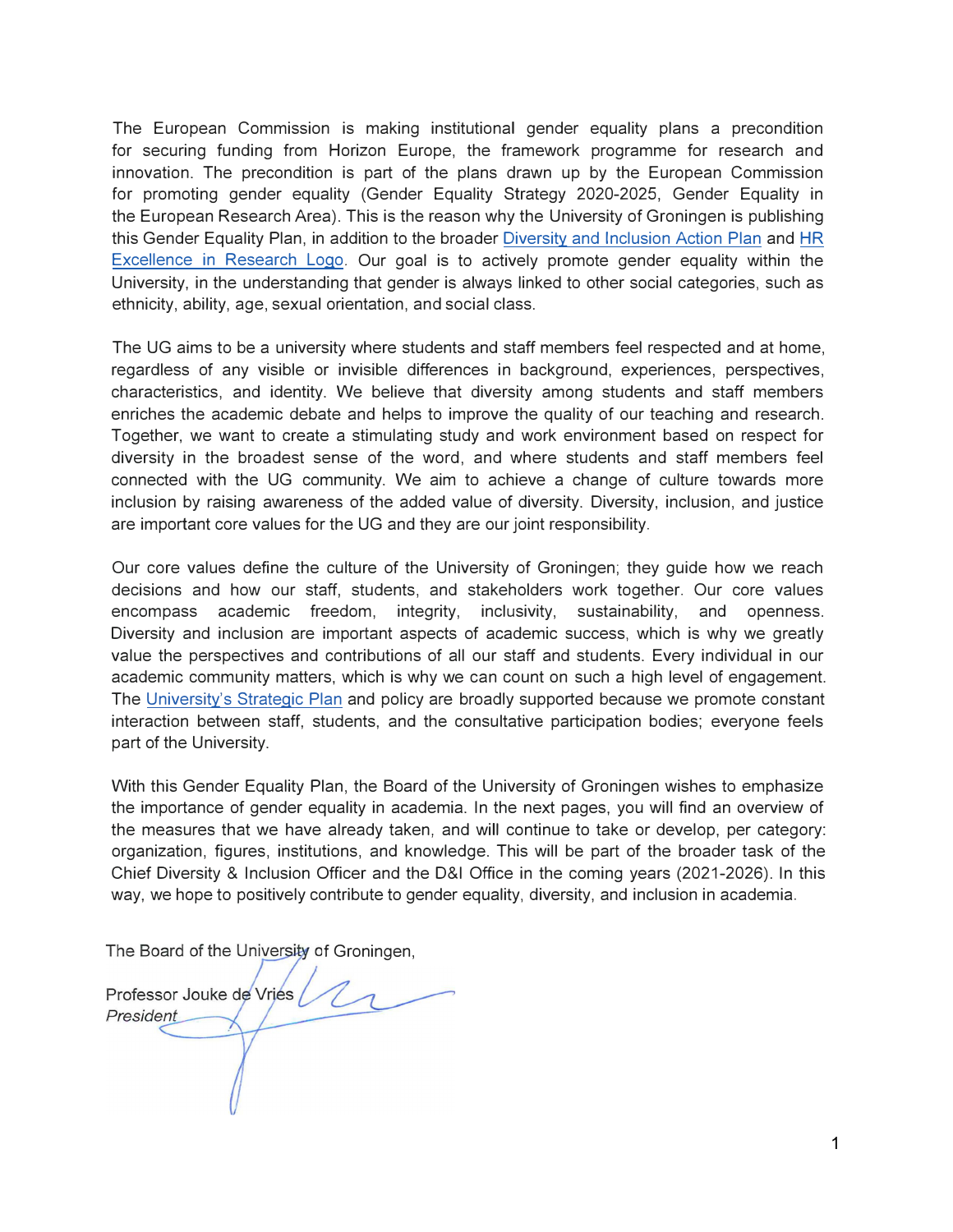## **Organization**

| Public statement and document                            | The UG Gender Equality Plan can be found<br>on the Diversity and Inclusion website                                                                                                                                                                                                                                                                                                                                                                                                                                                                                                                                                                                                                                                                                                                                                                                                                                                                                  |  |
|----------------------------------------------------------|---------------------------------------------------------------------------------------------------------------------------------------------------------------------------------------------------------------------------------------------------------------------------------------------------------------------------------------------------------------------------------------------------------------------------------------------------------------------------------------------------------------------------------------------------------------------------------------------------------------------------------------------------------------------------------------------------------------------------------------------------------------------------------------------------------------------------------------------------------------------------------------------------------------------------------------------------------------------|--|
| Objectives                                               | The overall goal of the UG's Diversity &<br>Inclusion policy is to ensure that students and<br>staff feel at home and experience a sense of<br>belonging. Only in this way can D&I help<br>individuals and the organization as a whole to<br>reach their full potential.<br>Focus points for 2021-2026<br>1. We will communicate that the visibility<br>and urgency of the theme of diversity<br>and inclusion is a precondition for<br>academic success and is part of the<br>UG's Strategic Plan.<br>2. We will raise awareness of the added<br>value of diversity and the existence of<br>privilege and bias to achieve a change<br>in culture towards more inclusion.<br>3. We will pursue an active diversity and<br>inclusion policy to help create equal<br>opportunities for everyone; we will<br>involve and consult the various<br>stakeholders.<br>4. We will carry out a baseline<br>measurement and monitor the<br>effectiveness of the D&I policy and |  |
|                                                          | actions by introducing a monitoring<br>system or by using an existing one.                                                                                                                                                                                                                                                                                                                                                                                                                                                                                                                                                                                                                                                                                                                                                                                                                                                                                          |  |
| Specific allocation of resources/budget and<br>positions | Resources are being allocated for staff<br>positions (D&I office) dedicated to gender<br>equality, diversity, and inclusion. For other<br>staff members, a portion of their working<br>hours are being set aside to work on gender<br>equality, diversity, and inclusion.                                                                                                                                                                                                                                                                                                                                                                                                                                                                                                                                                                                                                                                                                           |  |
| Mixed (advisory) team                                    | D&I team (in development)                                                                                                                                                                                                                                                                                                                                                                                                                                                                                                                                                                                                                                                                                                                                                                                                                                                                                                                                           |  |
| Data collection, monitoring, and evaluation              | Data on sex or gender of staff and<br>management is available via dashboards. We                                                                                                                                                                                                                                                                                                                                                                                                                                                                                                                                                                                                                                                                                                                                                                                                                                                                                    |  |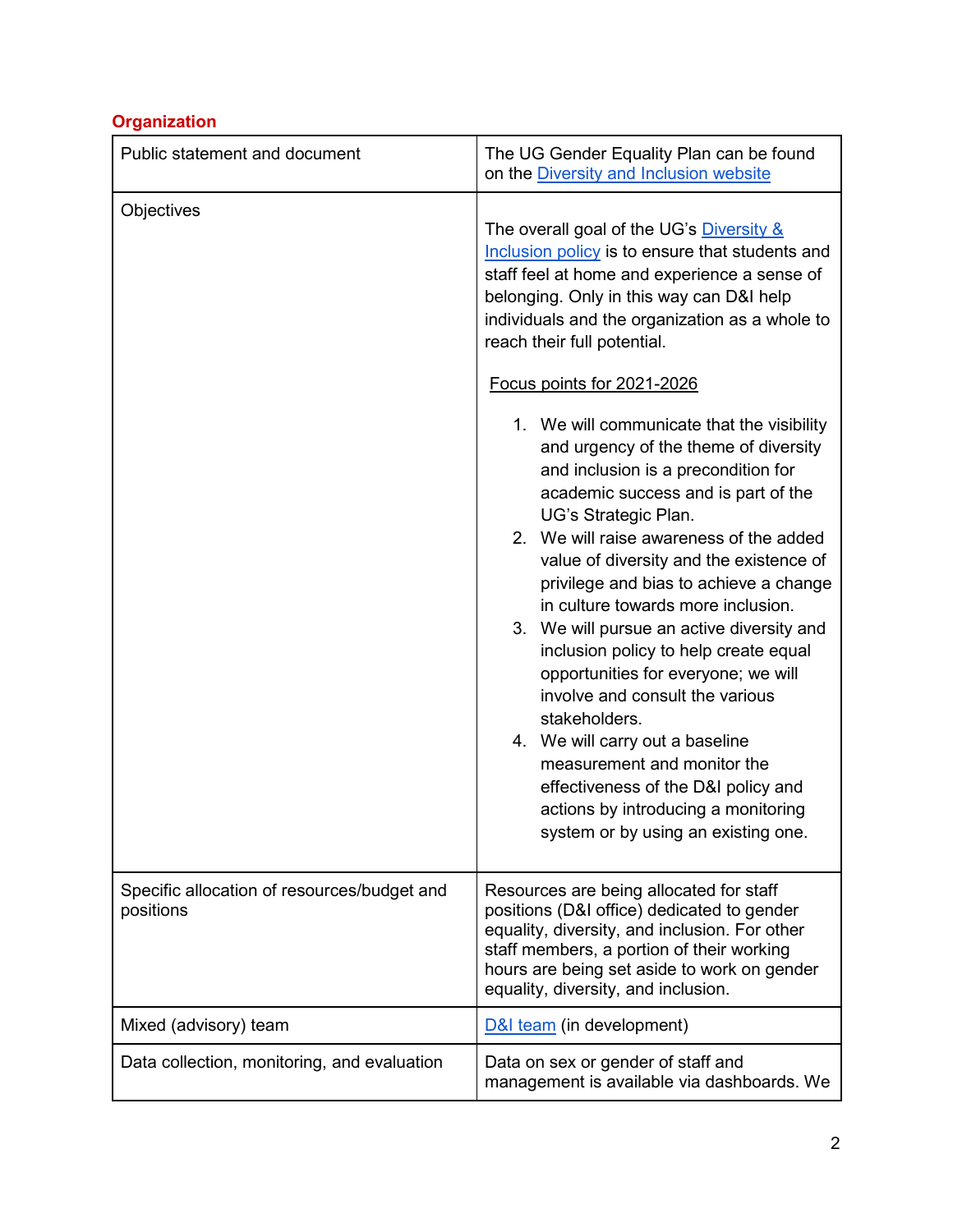|  | report on progress and results via annual<br>evaluations. The results for each faculty and<br>service unit are then discussed with the<br>Board of the University; further agreements<br>will be made in this regard. |
|--|-----------------------------------------------------------------------------------------------------------------------------------------------------------------------------------------------------------------------|
|--|-----------------------------------------------------------------------------------------------------------------------------------------------------------------------------------------------------------------------|

## **Figures** Gender equality in management and decision-making roles/Gender quota Female professor monitor: the UG target is 33% female professors by 2025. Data dashboards on female academics and women in leadership positions are a recurring topic in the annual agreements between the Board of the University and faculties, and between LNVH and the Board of the University. Creating positions especially for women/ preferential policy [Rosalind Franklin Fellowship](https://www.rug.nl/about-ug/work-with-us/rff/) and [Aletta](https://www.rug.nl/alettajaar/nieuws/nieuws-items/fifteen-aletta-jacobs-chairs-for-female-academics)  [Jacobs chairs](https://www.rug.nl/alettajaar/nieuws/nieuws-items/fifteen-aletta-jacobs-chairs-for-female-academics) Monitoring career progress **Research** Research on and monitoring of the gender balance: pay gap, in-, through-, and outflow in tenure track, and leadership positions. Creation of role models (for staff and students) [First female Rector Magnificus Cisca](https://www.rug.nl/news/2019/05/two-new-members-appointed-to-the-board-of-the-university-of-groningen)  [Wijmenga,](https://www.rug.nl/news/2019/05/two-new-members-appointed-to-the-board-of-the-university-of-groningen) female [deans](https://myuniversity.rug.nl/infonet/medewerkers/organisatie/administrative-organization/committee-of-deans) (3 out of 11) and [managing directors](https://www.rug.nl/about-ug/organization/administrative-organization/advisory-committees/management-council/composition) (9 out of 16; 11 faculties and 5 service units), [female Dean of](https://www.rug.nl/news/2020/05/new-dean-of-graduate-studies?lang=en)  [Graduate Studies,](https://www.rug.nl/news/2020/05/new-dean-of-graduate-studies?lang=en) [Rosalind Franklin Fellows,](https://www.rug.nl/about-ug/work-with-us/rff/) and [Aletta Jacobs chairs](https://www.rug.nl/alettajaar/nieuws/nieuws-items/fifteen-aletta-jacobs-chairs-for-female-academics) Allocation of positions and tasks **Pay gap survey, COVID-19 wellbeing** surveys, regular staff surveys, student and alumni surveys. The results of these surveys should be used to develop further policy. Nominations for awards, prizes, committees, and scholarships - Talent Development Office: [Talent](https://www.rug.nl/about-ug/profile/talent-development/talent-development-voor-onderzoekers?lang=en)  [development for researchers](https://www.rug.nl/about-ug/profile/talent-development/talent-development-voor-onderzoekers?lang=en) - [GUF prizes for excellent students](https://www.rug.nl/alumni/support-research-and-education/groninger-university-fund/guf-prijzen-en-penningen/guf-100/2021/guf-100-prizes-2021) (student of the year, per faculty) - Nomination of students (of a non-Western origin) for [ECHO awards](https://echo-net.nl/echo-award/) - [Aletta Jacobs Prize](https://www.rug.nl/about-ug/profile/prizes-and-awards/aletta-jacobs-prize/) and lecture (International Women's Day, 8 March) Representation in internal and external communications - Diversity Day - At least one University-wide D&I event per year (to be further developed)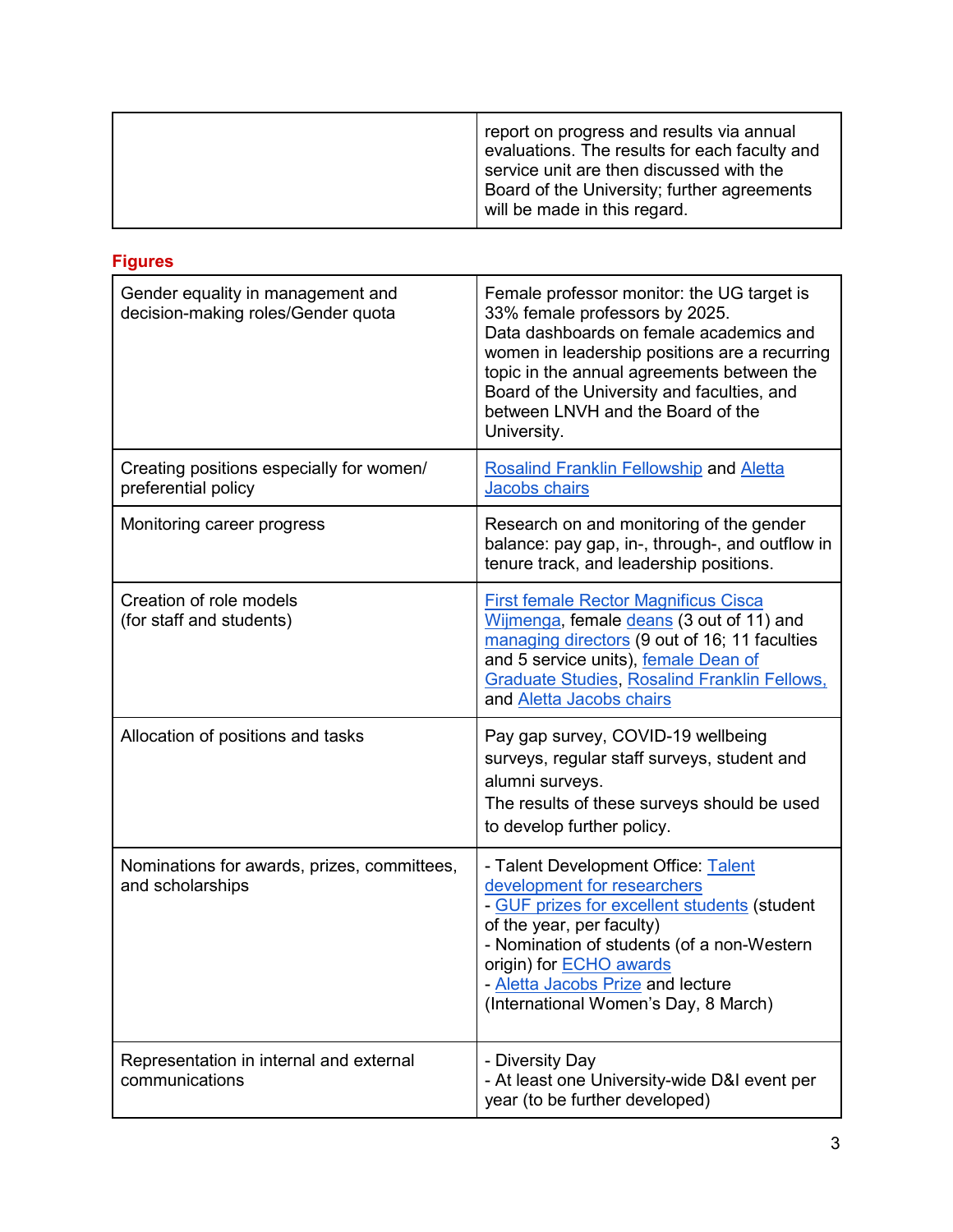|                                      | - D&I website with communications about<br>Diversity & Inclusion within the UG<br>- Gender and Equality Plan (to be<br>continuously updated)                       |
|--------------------------------------|--------------------------------------------------------------------------------------------------------------------------------------------------------------------|
| Mentoring and sponsorship programmes | Mentoring programme for staff, also for<br>specific target groups like Rosalind Franklin<br>Fellows, Aletta Jacobs chairs, and young<br>support and academic staff |

|  | <b>Institutions</b> |  |
|--|---------------------|--|
|  |                     |  |

| Recruitment and selection<br>(Charter for Researchers and Code of<br><b>Conduct for the Recruitment of Researchers)</b> | The Recruitment Guide describes how to<br>increase transparency in the recruitment<br>process, how to reduce unconscious bias,<br>and how to increase the diversity of<br>candidates and therefore of our staff.                                                                                                                                                                                                                                                                                                                                                                                                                                                                                                                         |
|-------------------------------------------------------------------------------------------------------------------------|------------------------------------------------------------------------------------------------------------------------------------------------------------------------------------------------------------------------------------------------------------------------------------------------------------------------------------------------------------------------------------------------------------------------------------------------------------------------------------------------------------------------------------------------------------------------------------------------------------------------------------------------------------------------------------------------------------------------------------------|
|                                                                                                                         | <b>EC HR Excellence in Research Logo</b><br>The UG is implementing the 40 principles of<br>the Charter for Researchers and the Code of<br>Conduct for the Recruitment of Researchers.<br>In 2015, the UG was awarded the HR award.<br>The UG is working on continuously improving<br>professional aspects such as recruitment,<br>social security, and the working environment,<br>and training and development for<br>researchers.                                                                                                                                                                                                                                                                                                      |
| Recognition and rewards (DORA)/Changing<br>the norm of 'the ideal academic'/Diverse<br>career paths                     | Engage all Talent: Towards a new balance in<br>the recognition of and rewards for academics.<br>Open science                                                                                                                                                                                                                                                                                                                                                                                                                                                                                                                                                                                                                             |
| Work-life balance/Organizational policy<br>(dual-career policy)                                                         | The UG is aware that a manageable<br>workload, people's well-being and work-life<br>balance are key factors in sustaining this<br>dedication. The workload has become<br>increasingly high for all university staff in the<br>Netherlands and it threatens the well-being of<br>many staff. The manageability of workload<br>pressure is a strategic aim for UG. Therefore,<br>UG will incrementally increase workload-<br>reducing funds annually. At the moment the<br>following measures are already being taken<br>(Strategic Plan):<br>. We will continue to execute and improve the<br>action plans that were formulated in 2017<br>together with the local discussion bodies (het<br>Lokaal Overleg), University Council, faculty |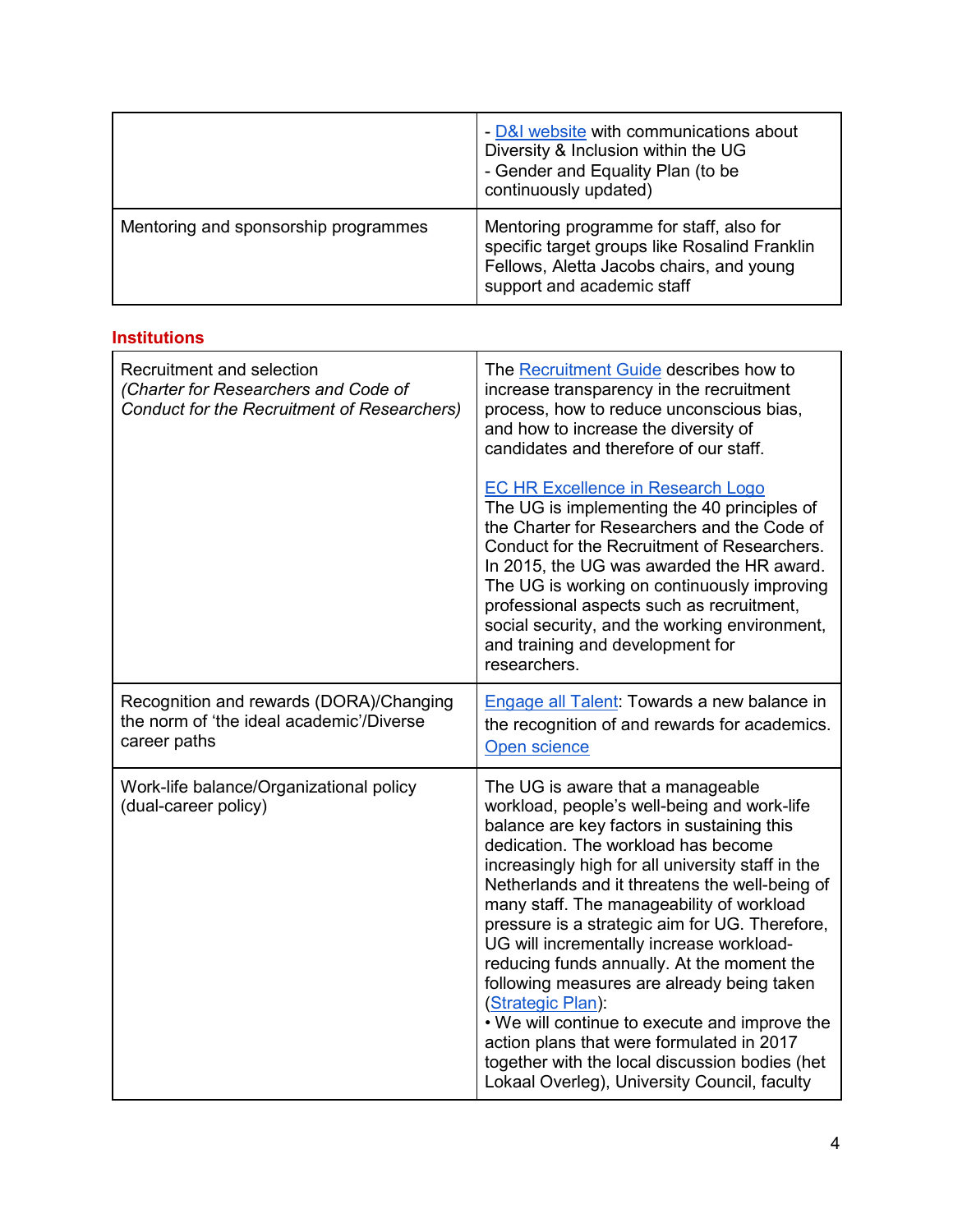|                                                                              | boards and managements of the various<br>university services. All our action plans are<br>based on the outcomes of employee surveys<br>and financed by the workload means fund.<br>The different actions are being regularly<br>monitored and evaluated as data from new<br>surveys become available. Depending on the<br>evaluation outcomes, the action plans will be<br>adapted and new measures will be taken,<br>where necessary in consultation with the<br>faculty boards and participation bodies;<br>. In 2021 a university-wide evaluation will be<br>conducted to determine the effectiveness of<br>the actions taken so far and will also cover<br>the additional effects of the COVID-19<br>measures. This should result in a new action<br>plan for the coming years. A special working<br>group, "Lessen the work, has been set up to<br>advise on improvement measures and best<br>and worst practices;<br>• During the COVID-19 pandemic we<br>instigated the Education 1 action plan to<br>alleviate the workload of online teaching by<br>appointing embedded experts and teaching<br>assistants. The follow-up plan, Education 2,<br>aims to further decrease the extra workload<br>from online education with direct hands-on<br>support for teachers;<br>• Other measures that are being continued<br>include the <b>Balans</b> programme and good<br>accessibility to professional help to tackle<br>health and vitality problems. Moreover, as<br>workload is a multi-faceted problem, the<br>measures that we take to ensure a<br>sustainable and safe working environment, to<br>increase career opportunities, and to improve<br>leadership will also support workload<br>reduction.<br>- Dual-Career Support for partners of new<br>academic staff |
|------------------------------------------------------------------------------|--------------------------------------------------------------------------------------------------------------------------------------------------------------------------------------------------------------------------------------------------------------------------------------------------------------------------------------------------------------------------------------------------------------------------------------------------------------------------------------------------------------------------------------------------------------------------------------------------------------------------------------------------------------------------------------------------------------------------------------------------------------------------------------------------------------------------------------------------------------------------------------------------------------------------------------------------------------------------------------------------------------------------------------------------------------------------------------------------------------------------------------------------------------------------------------------------------------------------------------------------------------------------------------------------------------------------------------------------------------------------------------------------------------------------------------------------------------------------------------------------------------------------------------------------------------------------------------------------------------------------------------------------------------------------------------------------------------------------------------------------------------------------------|
| Inclusive leadership development/Focus on<br>gender in leadership programmes | - Inclusive leadership training for managers<br>(compulsory for faculty/university board<br>members, facultative for others)<br>- Leadership programme for Aletta Jacobs<br>chairs and young support and academic staff<br>- Active bystander training                                                                                                                                                                                                                                                                                                                                                                                                                                                                                                                                                                                                                                                                                                                                                                                                                                                                                                                                                                                                                                                                                                                                                                                                                                                                                                                                                                                                                                                                                                                         |
| Preventing an individualistic and competitive                                | - Recognition and rewards; <b>Engage all Talent</b> ,                                                                                                                                                                                                                                                                                                                                                                                                                                                                                                                                                                                                                                                                                                                                                                                                                                                                                                                                                                                                                                                                                                                                                                                                                                                                                                                                                                                                                                                                                                                                                                                                                                                                                                                          |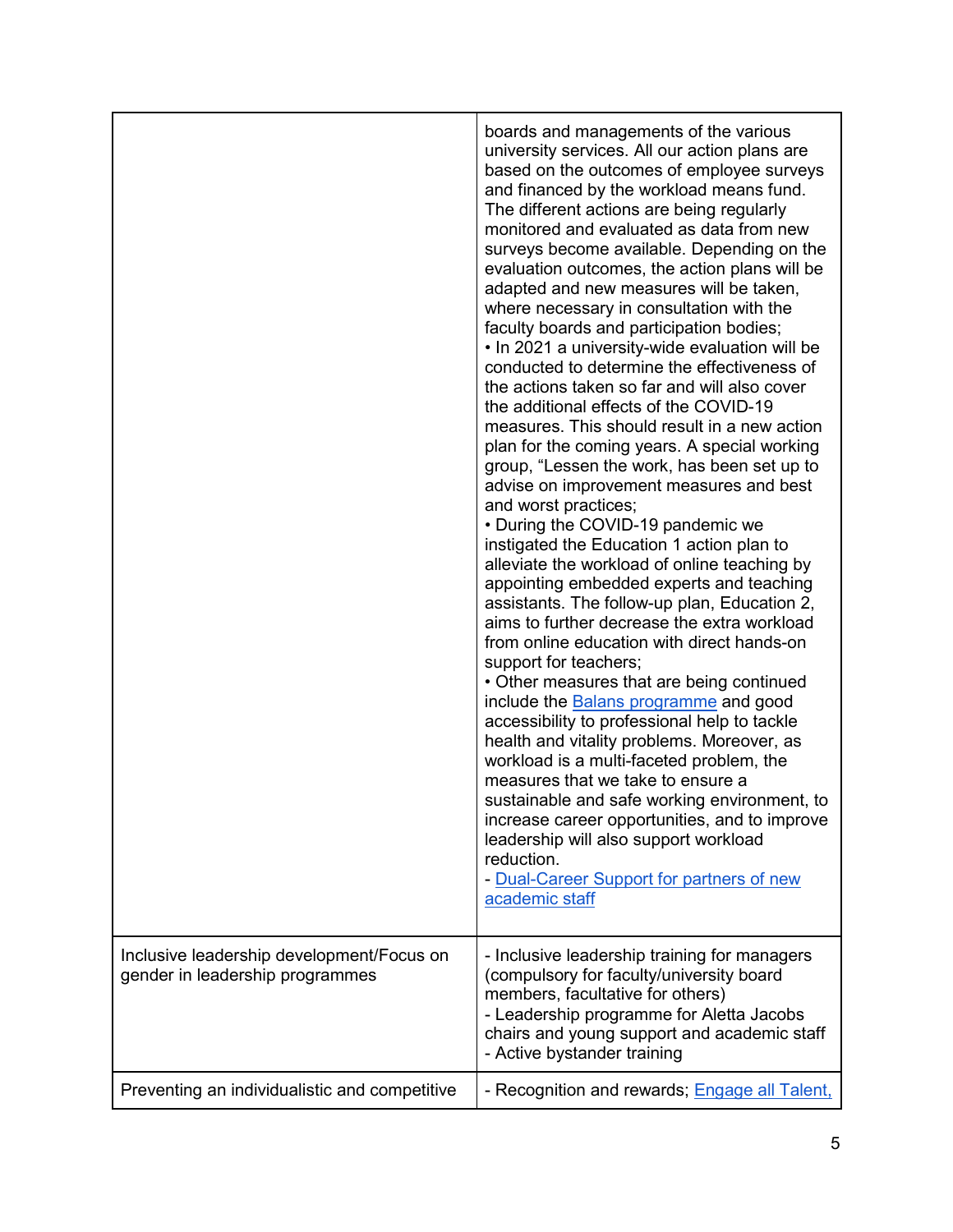| culture ('chilly climate') and<br>micro-aggressions               | <b>Integrity Policy and Code of Conduct on</b><br><b>Integrity</b><br>- Ombudsperson and confidential advisor<br>- Training on dealing with aggressive and<br>unacceptable behaviour                                                                           |
|-------------------------------------------------------------------|----------------------------------------------------------------------------------------------------------------------------------------------------------------------------------------------------------------------------------------------------------------|
| Gender bias training                                              | - Unconscious bias training for faculty boards<br>and staff members participating in recruitment<br>processes (compulsory at some faculties)<br>- Active bystander training                                                                                    |
| Support networks/Diversity networks/Student<br>associations       | - UG networks and interest groups<br>- Participation in national and international<br>university networks (LNVH, LANDO, The Guild<br>Coimbra Group, ENLIGHT, including student<br>networks) and wider networks (member of<br>'Diversiteit in Bedrijf' Charter) |
| Assessment of the physical environment                            | Advisory Committee for Students with a<br>Performance Disability (ACF) and<br><b>Participation Act project manager, gender</b><br>neutral and disabled toilets, reviewing the<br>design of the Senate Room.                                                    |
| Measures against gender-related violence<br>and sexual harassment | <b>Integrity policy and Code of Conduct on</b><br>Integrity                                                                                                                                                                                                    |